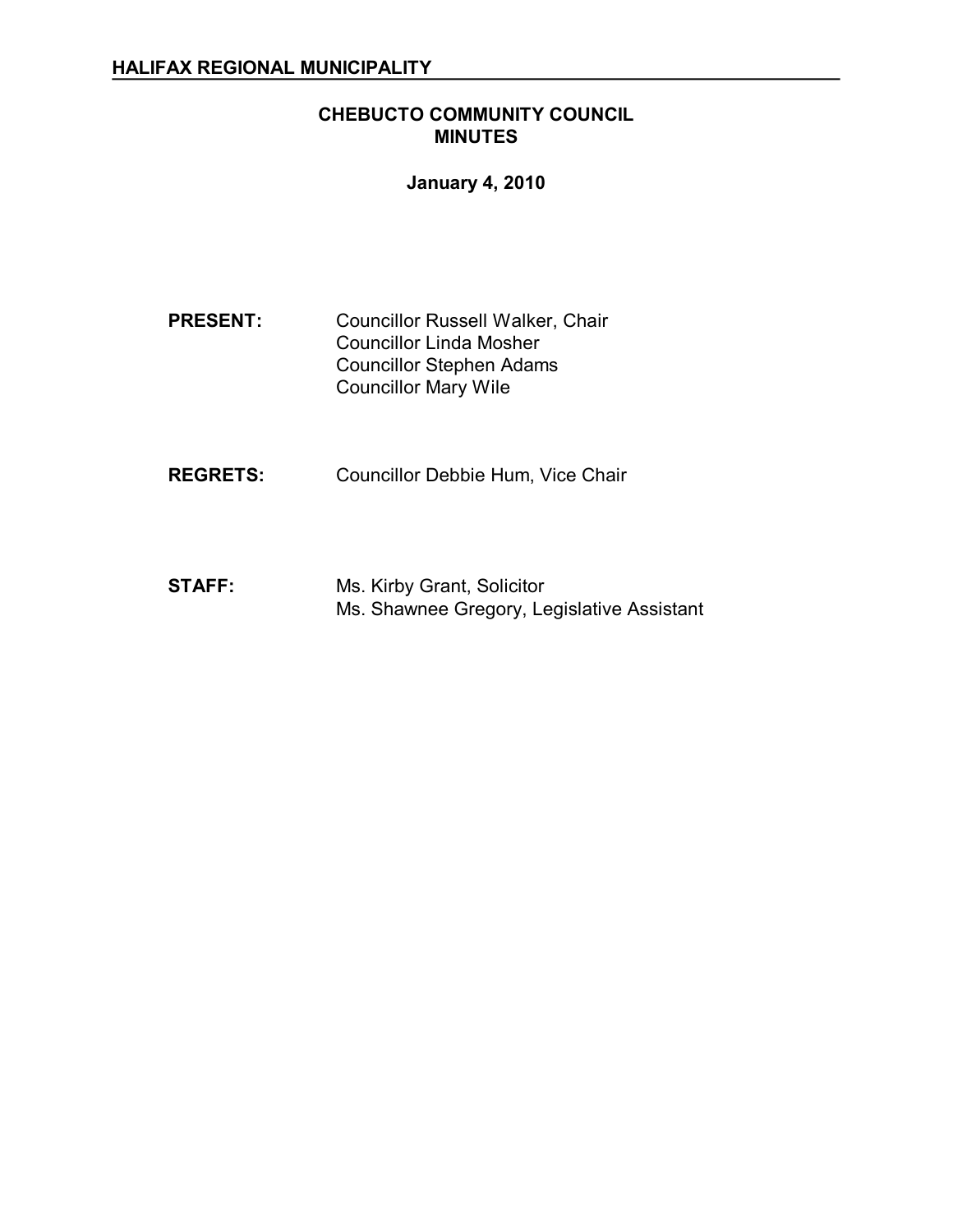# TABLE OF CONTENTS

2

| APPROVAL OF THE ORDER OF BUSINESS AND APPROVAL OF<br>ADDITIONS AND DELETIONS (and the contract of the ADDITIONS AND DELETIONS (and the contract of the contract of t                                                                                                                                                                                              |  |
|-------------------------------------------------------------------------------------------------------------------------------------------------------------------------------------------------------------------------------------------------------------------------------------------------------------------------------------------------------------------|--|
| BUSINESS ARISING OUT OF THE MINUTES  4<br>4.1<br>4.1.1 Tremont Park Alternate Main Entrance  4                                                                                                                                                                                                                                                                    |  |
|                                                                                                                                                                                                                                                                                                                                                                   |  |
|                                                                                                                                                                                                                                                                                                                                                                   |  |
| CONSIDERATION OF DEFERRED BUSINESS  4                                                                                                                                                                                                                                                                                                                             |  |
| 8.1<br>8.1.1 Case 01304: Stage I Development Agreement - Clayton Park<br>West Phase 5 - Halifax Water Lands  4<br>8.2                                                                                                                                                                                                                                             |  |
| CORRESPONDENCE, PETITIONS AND PRESENTATIONS  5<br>9.1<br>9.2<br>9.3                                                                                                                                                                                                                                                                                               |  |
|                                                                                                                                                                                                                                                                                                                                                                   |  |
|                                                                                                                                                                                                                                                                                                                                                                   |  |
| HRM Call Centre - Service Regarding Provincial Issues - Councillor<br>12.1<br>75 Rockingstone Road Re: Sidewalk - Councillor Adams  6<br>12.2<br>Keefe Drive - Emergency Concerns Due to Road Condition and Lack<br>12.3<br>Solid Waste - Friday and Holiday Collection Communication<br>12.4<br>HRM Corporate Call Centre 490-4000 - Resident Concerns -<br>12.5 |  |
|                                                                                                                                                                                                                                                                                                                                                                   |  |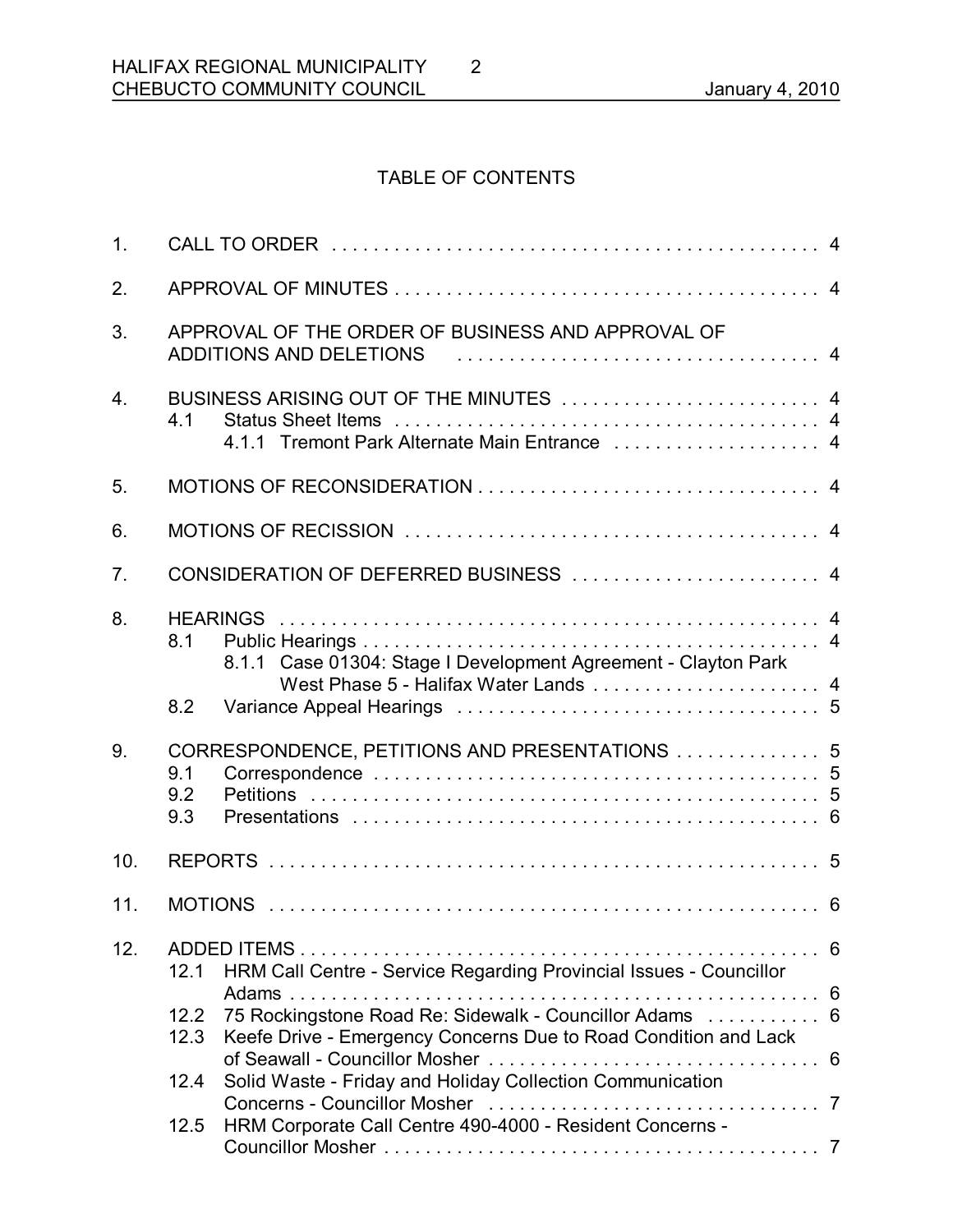# HALIFAX REGIONAL MUNICIPALITY CHEBUCTO COMMUNITY COUNCIL **CHEBUCTO** COMMUNITY COUNCIL

3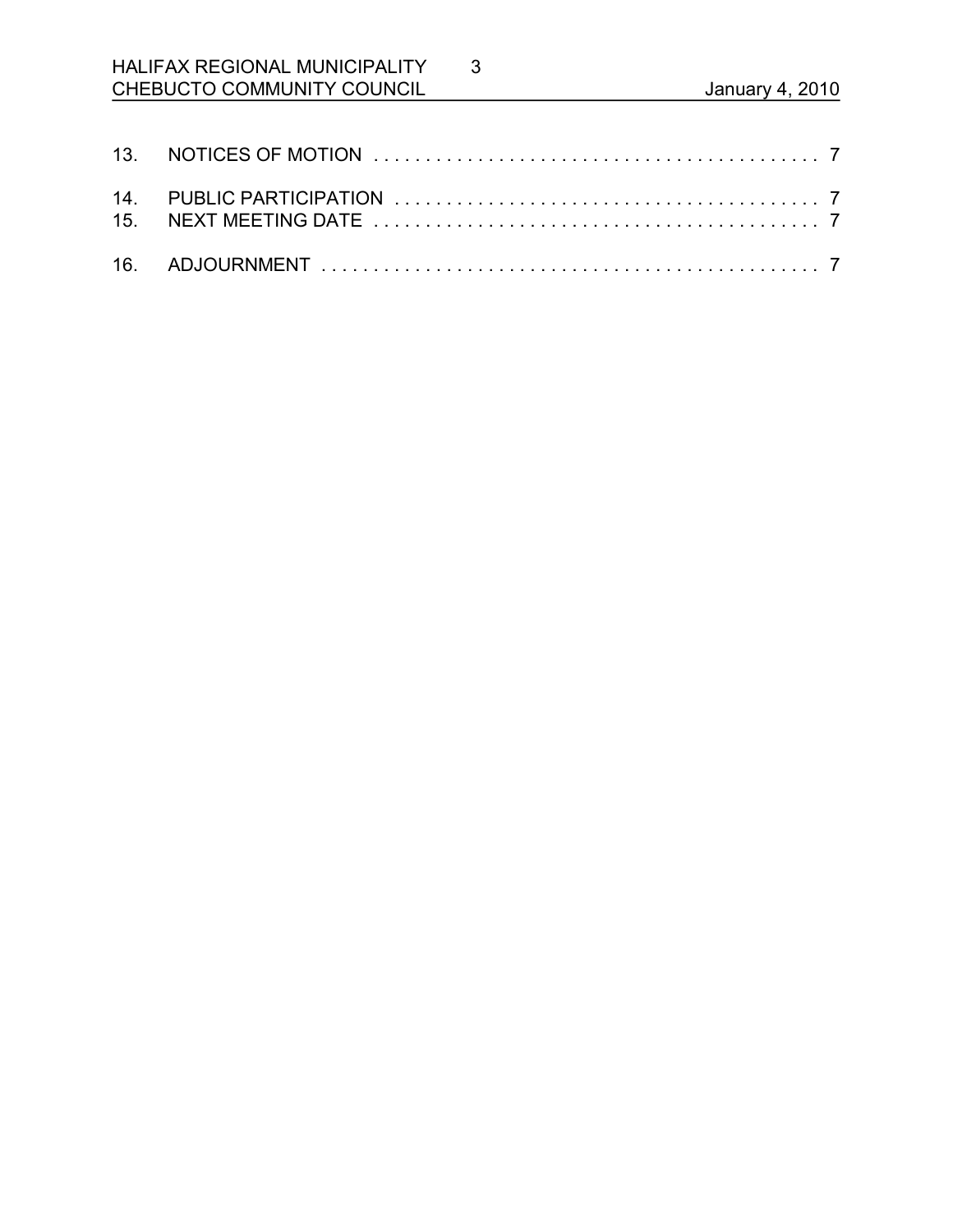## **1. CALL TO ORDER**

The Chair called the meeting to order at 7:01 p.m.

## **2. APPROVAL OF MINUTES December 7, 2009**

**MOVED BY Councillor Wile, seconded by Councillor Mosher, that the minutes of December 7, 2009 be approved as presented. MOTION PUT AND PASSED.** 

### **3. APPROVAL OF THE ORDER OF BUSINESS AND APPROVAL OF ADDITIONS AND DELETIONS**

Additions:

- 12.1 HRM Call Centre Service Regarding Provincial Issues Councillor Adams
- 12.2 75 Rockingstone Road Re: Sidewalk Councillor Adams
- 12.3 Keefe Drive Emergency Concerns Due to Road Condition and Lack of Seawall Councillor Mosher
- 12.4 Solid Waste Friday and Holiday Collection Communication Concerns -Councillor Mosher
- 12.5 HRM Corporate Call Centre 490-4000 Resident Concerns Councillor Mosher

**MOVED BY Councillor Wile, seconded by Councillor Mosher, that the agenda be approved as amended. MOTION PUT AND PASSED.** 

## **4. BUSINESS ARISING OUT OF THE MINUTES**

#### **4.1 Status Sheet Items**

#### **4.1.1 Tremont Park Alternate Main Entrance**

This item was deferred to the next meeting scheduled for February 1, 2010 and will remain on the Status Sheet.

- **5. MOTIONS OF RECONSIDERATION NONE**
- **6. MOTIONS OF RECISSION NONE**
- **7. CONSIDERATION OF DEFERRED BUSINESS NONE**
- **8. HEARINGS**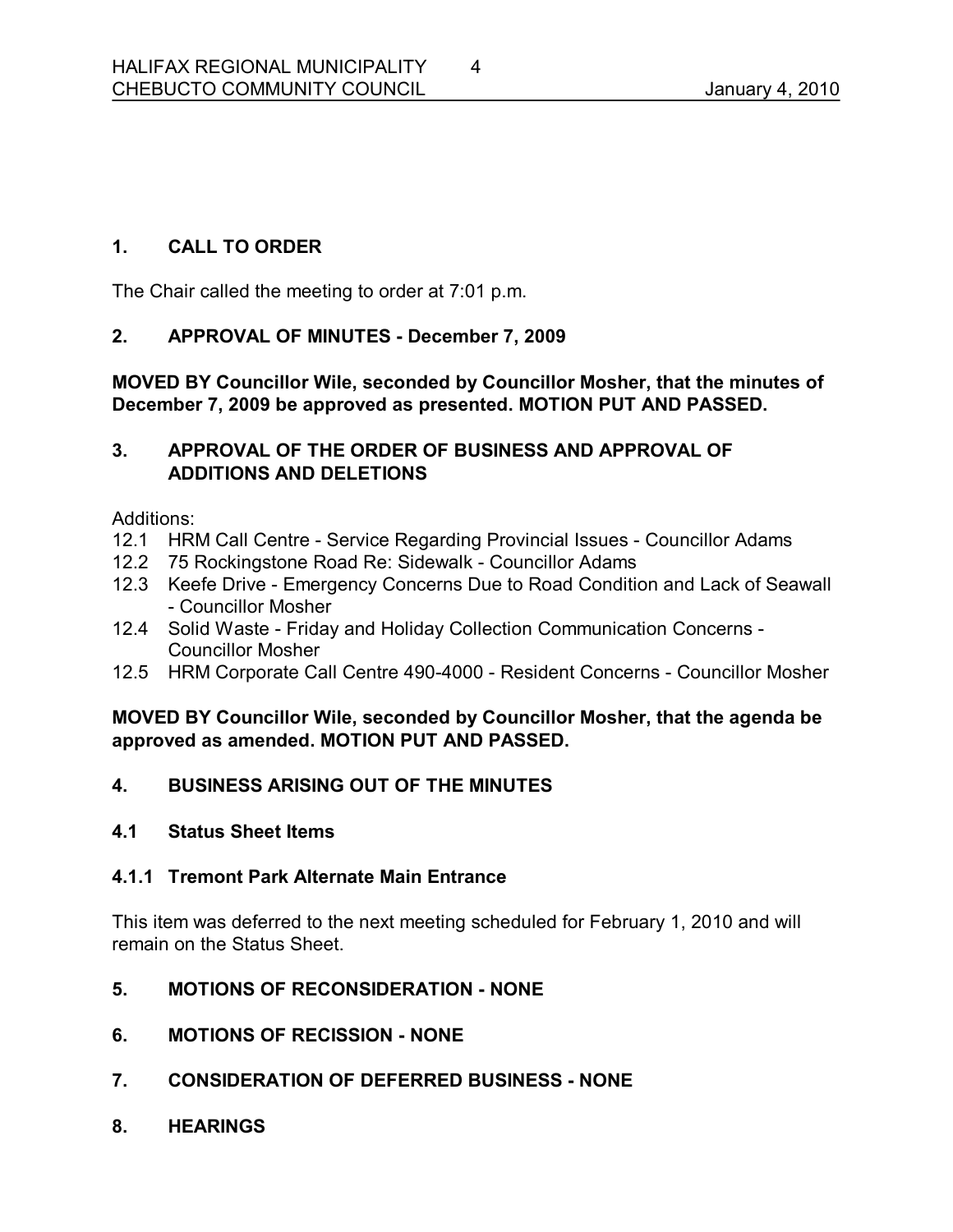## **8.1 Public Hearings**

## **8.1.1 Case 01304: Stage I Development Agreement Clayton Park West Phase 5 Halifax Water Lands**

C A report dated November 23, 2009 was before Community Council. Mr. Paul Sampson, Planner, provided the presentation on Case 01304: Stage I Development Agreement - Clayton Park West Phase 5 - Halifax Water Lands. He stated that an underpass for the area had been approved in principle by Council and that the recommendation currently before the Community Council was stage one in a two stage approval process.

The Chair reviewed the Rules of Procedure for Public Hearings and called for those wishing to speak for or against Case 01304: Stage I Development Agreement - Clayton Park West Phase 5 - Halifax Water Lands.

**Mr. Kevin Neatt**, Clayton Developments, indicated that he was a Planner with Clayton Developments and was present on their behalf to thank the Community Council for this opportunity.

The Chair called three times for additional speakers. Hearing none, the following motion was placed:

**MOVED BY Councillor Adams, seconded by Councillor Mosher, that the public hearing be closed. MOTION PUT AND PASSED.** 

**MOVED BY Councillor Wile, seconded by Councillor Mosher, that Chebucto Community Council:**

- **1. Approve the Stage I Development Agreement for Clayton Park West Phase 5, presented as Attachment A of the report dated November 23, 2009, to allow for the primary design and planning of a mixed commercial/residential development on the Clayton Park West Phase 5 Lands, Halifax;**
- **2. Require the Agreement be signed within 120 days, or any extension thereof granted by Council on request of the applicant, from the date of final approval by Council and any other bodies as necessary, including applicable appeal periods, whichever is later; otherwise this approval will be void and obligations arising hereunder shall be at an end.**

#### **MOTION PUT AND PASSED.**

- **8.2 Variance Appeal Hearings None**
- **9. CORRESPONDENCE, PETITIONS AND PRESENTATIONS**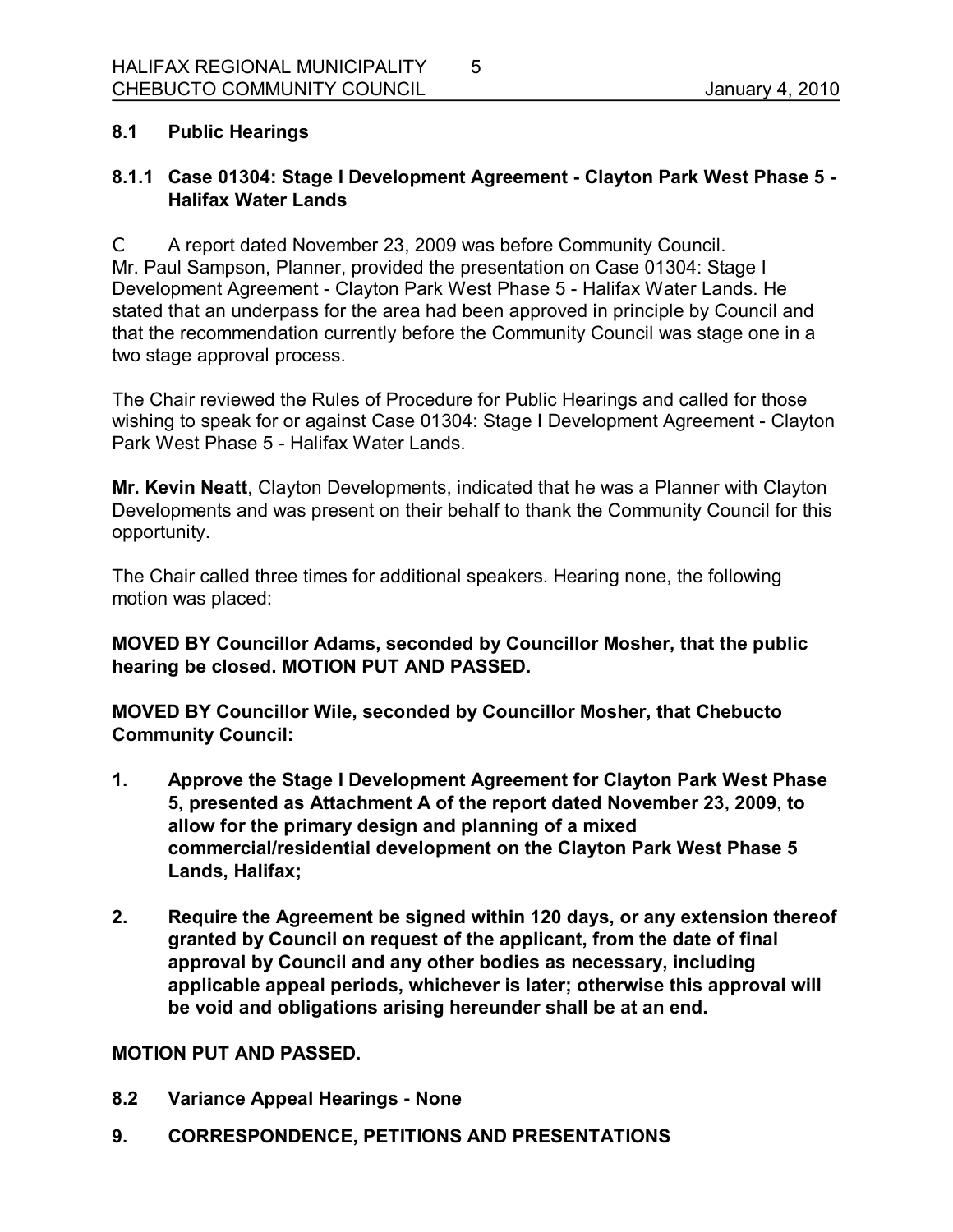- **9.1 Correspondence None**
- **9.2 Petitions None**
- **9.3 Presentations None**
- **10. REPORTS NONE**
- **11. MOTIONS NONE**
- **12. ADDED ITEMS**

#### **12.1 HRM Call Centre Service Regarding Provincial Issues Councillor Adams**

6

Councillor Adams advised that District 18 was comprised of former City of Halifax and County of Halifax regions. He noted that, as a result, the roads in the former County areas, such as those in Harrietsfield, were taken care of by the Department of Transportation. Councillor Adams requested that HRM Call Centre Agents direct residents to the proper agency in such situations when required.

**MOVED BY Councillor Adams, seconded by Councillor Mosher, that Chebucto Community Council request that HRM Call Centre Agents ensure that former County of Halifax residents are given the proper information as to where to direct their call if their concern does not fall under municipal jurisdiction. MOTION PUT AND PASSED.** 

#### **12.2 75 Rockingstone Road Re: Sidewalk Councillor Adams**

Councillor Adams advised that the sidewalk on 75 Rockingstone Road had not been in place when the abutting resident had moved into their home. He stated that the resident had not requested that a sidewalk be installed, however, was now being told by HRM that he must maintain it or face a fine.

**MOVED BY Councillor Adams, seconded by Councillor Wile, that Chebucto Community Council request that HRM be responsible for maintaining the sidewalk abutting the south west side of 75 Rockingstone Road as the sidewalk was not requested by the resident. MOTION PUT AND PASSED.** 

**MOVED BY Councillor Adams, seconded by Councillor Wile, that Chebucto Community Council request that a green area be created, which Councillor Adams will help cost share with his District Capital Funds, between the property on 75 Rockingstone Road and the sidewalk abutting the south west side of the residence. MOTION PUT AND PASSED.** 

**12.3 Keefe Drive Emergency Concerns Due to Road Condition and Lack of Seawall Councillor Mosher**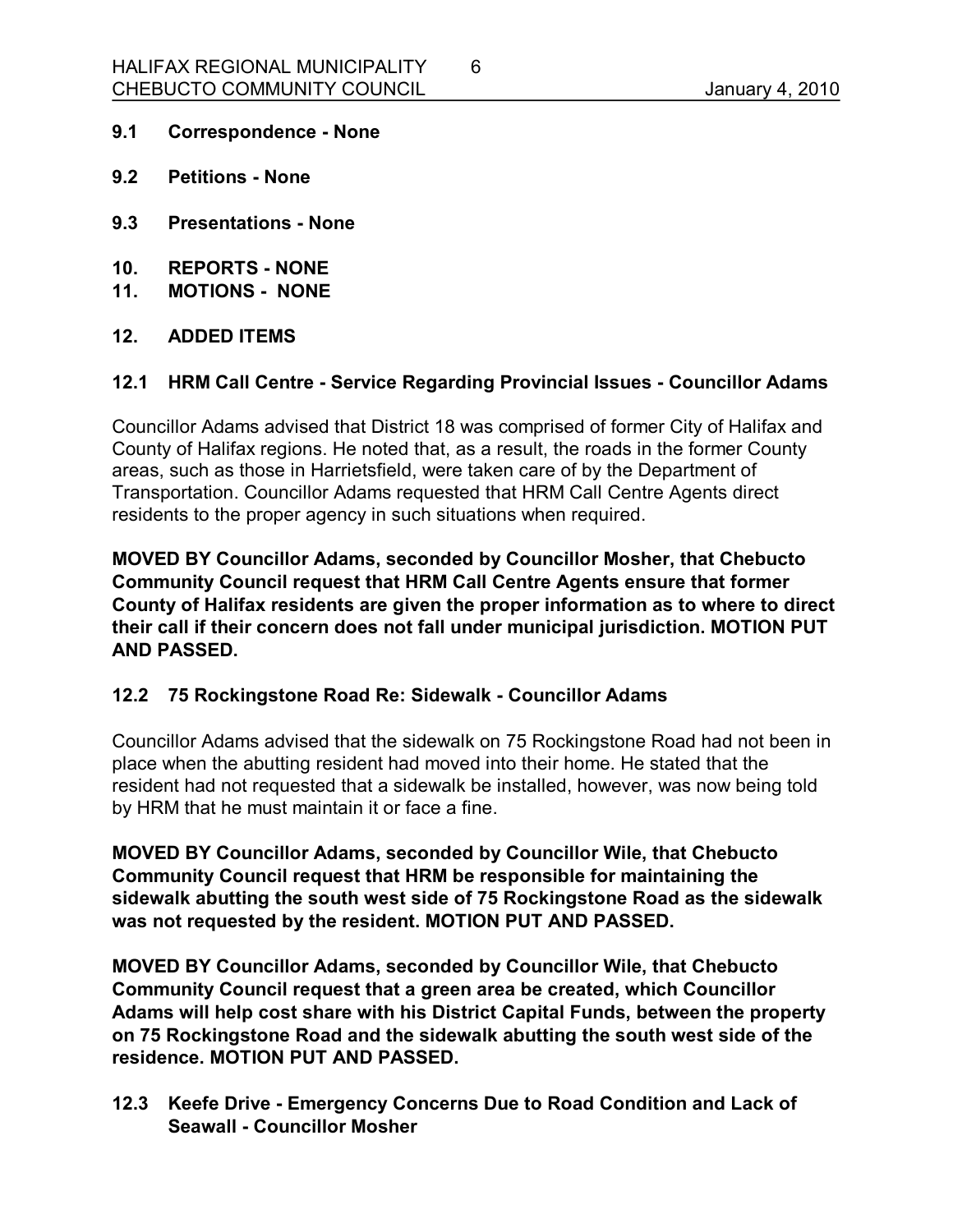Councillor Mosher advised that the road condition on Keefe Drive was an ongoing problem and that the road was deteriorating with every storm. She indicated that during the last storm parts of the road had actually collapsed.

7

**MOVED BY Councillor Mosher, seconded by Councillor Adams, that Chebucto Community Council request that Transportation and Public Works staff conduct an urgent assessment of the road on Keefe Drive in Purcell's Cove and consider prioritizing solutions to be included in the next Capital Budget. MOTION PUT AND PASSED.** 

**12.4 Solid Waste Friday and Holiday Collection Communication Concerns Councillor Mosher**

Councillor Mosher indicated that the regular collection day in her area was Friday and that it was moved to Saturday when there was a holiday. She advised that the Saturday, January 2, 2010 holiday collection was unable to take place due to a storm and that residents had been unable to find out when it would be picked up as a result. Councillor Mosher requested that an emergency after hours contact be implemented for Councillor and HRM staff use only so that after hours emergency information could be relayed to residents.

**MOVED BY Councillor Mosher, seconded by Councillor Adams, that Chebucto Community Council request that Solid Waste staff address collection days that fall on Fridays and holidays and implement an after hours emergency contact for Councillors and HRM staff. MOTION PUT AND PASSED.** 

## **12.5 HRM Corporate Call Centre 4904000 Resident Concerns Councillor Mosher**

Councillor Mosher indicated that the residents who had missed the holiday collection of their waste had also called the HRM Corporate Call Centre for information. She advised that these residents had waited upwards of 15 minutes and many had become frustrated and hung up.

**MOVED BY Councillor Mosher, seconded by Councillor Adams, that Chebucto Community Council request a report regarding HRM Call Centre response times at the 4904000 number and how service delivery models may be enhanced. MOTION PUT AND PASSED.** 

**13. NOTICES OF MOTION NONE**

## **14. PUBLIC PARTICIPATION**

**Ms. Wendy MacDonald,** Halifax, advised that construction debris had been left by Home Depot on Solutions Drive. She requested an update on the proposed trail behind 247 Regency Drive. Ms. MacDonald requested clarification regarding steps for the